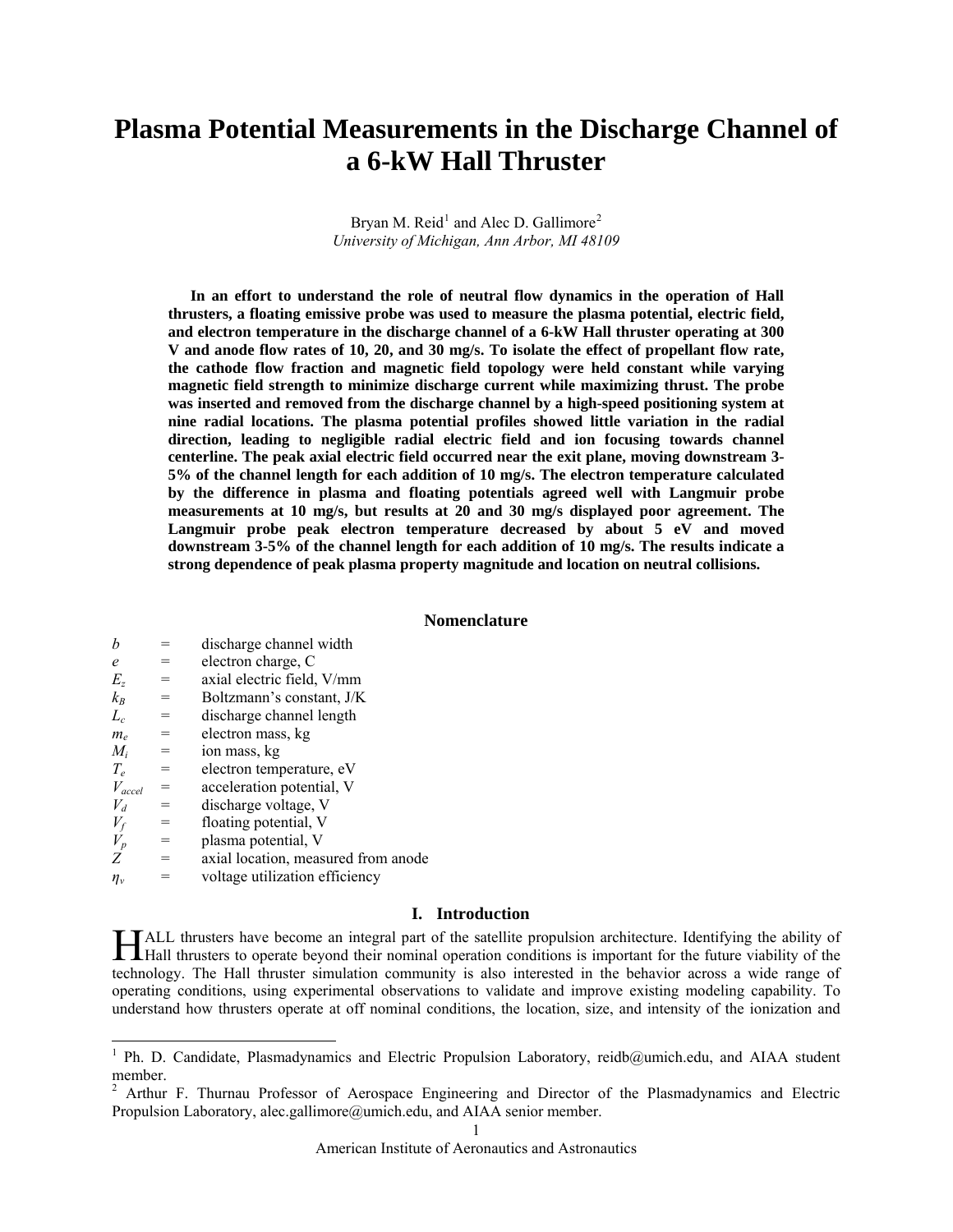acceleration regions must determined. The best method of characterizing these plasma properties is with internal plasma diagnostics, especially electrostatic probes. In particular, floating emissive probes provide a relatively accurate measurement the plasma potential in the discharge channel. Previous studies have shown the ability of these probes to accurately measure the plasma potential and survive the harsh environment that exists in the discharge channel of a Hall thruster [1, 2]. To isolate the effect of neutral flow rate, the magnetic field shape, cathode flow fraction, and discharge voltage were kept constant while varying anode flow rate. The 6-kW thruster was designed for nominal operation at 300 V and 20 mg/s, but during this study it was operated at discharge powers ranging from approximately 3 to 10 kW, corresponding to 300 V at 10, 20, and 30 mg/s.

The experimental apparatus used in this study are covered along with a brief theory of probe operation. Results are shown for plasma potential, axial electric field, and electron temperature based on emissive and Langmuir probes throughout the measurement domain. The discussion section considers the linear increase in electron temperature with plasma potential that has been suggested in the literature [3], followed by analysis of the peak property locations and their dependence on mass flow rate.

# **II. Experimental Apparatus**

# **A. Vacuum Facility**

Experiments were performed in the Large Vacuum Test Facility (LVTF) at the University of Michigan Plasmadynamics and Electric Propulsion Laboratory (PEPL). The LVTF is a 6-meter-diameter, 9-meter-long, cylindrical, stainless steel vacuum chamber. Pumping was provided by seven single-stage CVI model TM-1200 cryo-pumps and liquid nitrogen shrouds, with a nominal pumping speed of 240,000 l/s on xenon. Facility pressure was monitored by two hot-cathode ionization gauges, and base pressure was approximately  $2.3 \times 10^{-7}$  torr. The facility pressure during thruster operation at 22 mg/s total xenon flow rate was approximately  $1.3 \times 10^{-5}$  torr, corrected for xenon.

# **B. Hall Thruster**

Experiments were performed using a 6-kW laboratory model Hall thruster that has an approximate throttling range of 100-600 mN and 1000-3000 s specific impulse [4-7]. The thruster was equipped with a center-mounted LaB<sub>6</sub> hollow cathode that was operated at 7% of the anode mass flow rate. Research-grade xenon propellant (99.999% pure) was supplied to the anode and cathode by separate commercially-available flow meters and controllers, having an accuracy of  $\pm$  1% of full scale. The system was calibrated using a constant volume method including the effects of compressibility [8]. The thruster discharge was sustained by a 100 kW power supply that provided a maximum output of 1000 V at 100 A. The thruster was positioned so that it was elevated to chamber centerline, allowing the plume to expand for approximately four meters along the chamber axis.

## **C. High-speed Positioning System**

The emissive probe was inserted and removed from the thruster discharge channel using the High-speed Axial Reciprocating Probe (HARP) at PEPL. The HARP has an acceleration and velocity capability of approximately 70  $m/s<sup>2</sup>$  (7 g's) and 2.5 m/s, respectively [9]. For this experiment, the HARP was operated at 1.5 m/s, resulting in a residence time within the discharge channel of less than 100 ms. The residence time was minimized to reduce the heat load on the probe, potentially extending its operational lifetime.

To reduce the effects of the vacuum chamber compression during initial evacuation, the HARP and thruster translation stage were connected by a steel support structure. The HARP was fixed to the support structure downstream of the thruster to dampen oscillations that are produced by the actuation of the probe arm. The thruster was mounted to a 1.5-m-long translation stage that adjusted the radial location of the probe within the discharge channel.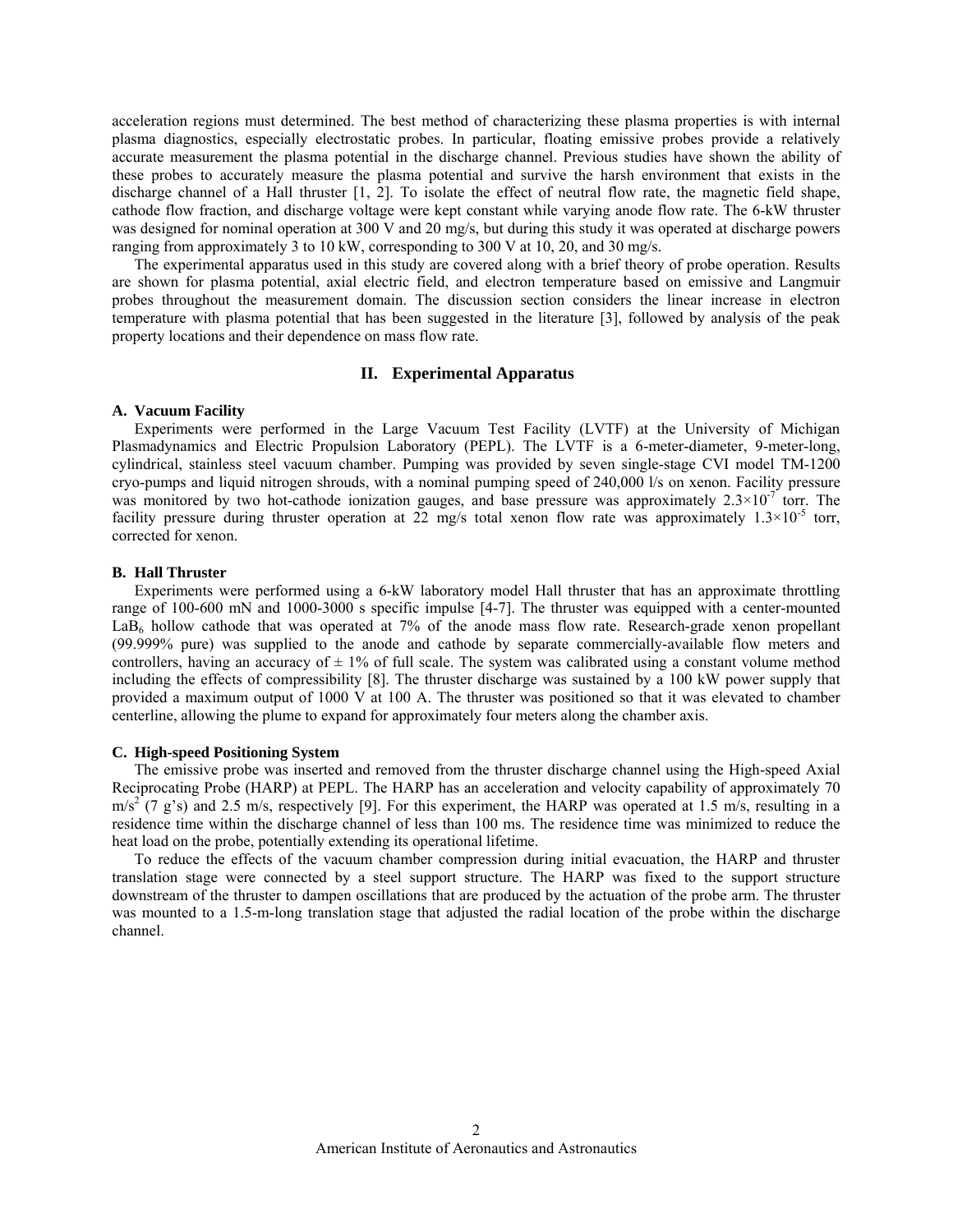

**Figure 1. Schematic of thruster and probe positioning systems and photograph of probe insertion into thruster discharge channel.** 

#### **D. Floating Emissive Probe**

The floating emissive probe has significant heritage for measuring the plasma potential in the discharge channel of Hall thrusters [1, 2, 10-12]. The probe design, operation, and analysis methods are based on the work of Haas [1].

# *1. Principles of Operation*

The emissive probe relies on a hot filament that produces thermionic emission of electrons. When the current density provided by the filament approaches the local plasma current density, the probe floats at the local plasma potential. While the probe emission is below this critical value, the probe surface is negative with respect to the plasma, and emitted electrons are lost to the surrounding plasma. As emission is increased, more electrons are lost per unit time, necessitating an increase in probe potential. As the emission approaches the critical current density, the probe reaches the plasma potential and emitted electrons are returned to the probe.

The ideal behavior of an emissive probe is complicated by the presence of space-charge limited emission, which leads to a double sheath near the probe surface. The double sheath creates a potential well that reflects some of the emitted electrons to the probe. Since these electrons are not reflected by the *plasma*, the probe will tend to float below the plasma potential. This effect is only alleviated when the emitted electron temperature is equal to the plasma electron temperature, leading to a symmetric double sheath [13]. This condition is rarely achieved in the Hall thruster plume and discharge channel since the emitted electrons are typically  $\leq 1$  eV, whereas the plasma electrons range from 5 to 30 eV at nominal conditions.

To account for the uncertainty introduced by the double sheath, space-charge limited emission, and electron temperature mismatch, the plasma potential measured by the emissive probe must be corrected by 0.6 Te [14, 15]. The uncertainty associated with the plasma potential correction is estimated at 0.9 Te [15, 16], which is in addition to the uncertainty introduced by the voltage drop across the filament. To reduce magnetic field effects, the probe was oriented so that the plane of the filament loop is normal to the thruster radial direction. Although the effect is expected to be relatively small, the effect of magnetic field was not explicitly accounted for.

#### *2. Probe Design*

The floating emissive probe was used to measure the plasma potential in the thruster discharge channel from 3 to 10 kW. As the discharge power increases, the heat load to the probe increases, ultimately leading to probe failure when the ceramic surface temperature reaches a significant fraction of its melting temperature. This critical power limit was reached at 6 kW (300 V, 20 mg/s) for an alumina probe body based on the design implemented by Haas [1] and Linnell [2]. To alleviate the probe failure mechanism associated with elevated thruster discharge power, a unique probe design had to be implemented. In particular, new materials were investigated for use as the probe body, summarized in [Table 1.](#page-3-0) The only viable material options were zirconium oxide and boron nitride due to the necessity for higher operating temperature. Although zirconium oxide has a high operating temperature, high strength, and good thermal shock properties, it becomes conductive at temperatures above 870 K, well below the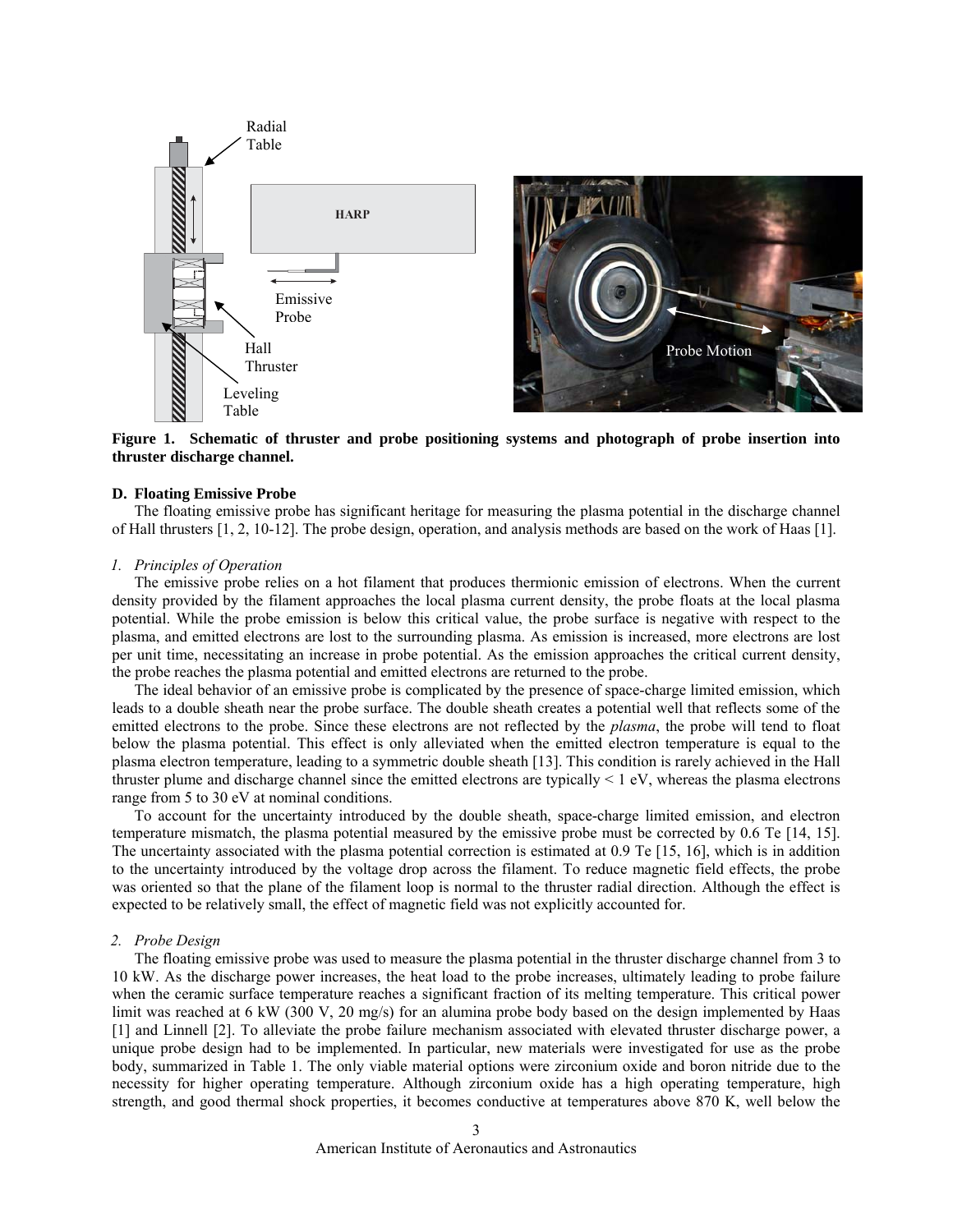expected exposure temperature of > 2300 K. Boron nitride is the superior material choice when considering the high maximum use temperature (55% higher than alumina), high thermal conductivity (100% higher than alumina), high dielectric strength (375% higher than alumina), and low thermal expansion (14 times lower than alumina). The only potential weakness for boron nitride is the low elastic modulus (27 times lower than alumina), which indicates that the material is very fragile.

<span id="page-3-0"></span>

| Material                                                     | Maximum<br>Temperature, K | Thermal<br>Conductivity, W/m-K | Coefficient of Thermal<br>Expansion, $10^{-6}$ m/m-K | Dielectric<br>Strength, kV/mm | Elastic<br>Modulus, GPa |
|--------------------------------------------------------------|---------------------------|--------------------------------|------------------------------------------------------|-------------------------------|-------------------------|
| Macor                                                        | 1300                      | 2                              | 12.6                                                 | 40                            | 67                      |
| Silicon Carbide<br>(SiC)                                     | 1920                      | 120                            | 4                                                    | $-$                           | 410                     |
| Mullite<br>$(3Al_2O_3 2SiO_2)$                               | 1920                      | 6                              | 5.4                                                  | 10                            | 151                     |
| Aluminum Oxide<br>$99.5\%$ (Al <sub>2</sub> O <sub>3</sub> ) | 2200                      | 35                             | 8.4                                                  | 17                            | 375                     |
| Zirconium Oxide<br>(ZrO <sub>2</sub> )                       | 2670                      | 2                              | 10.3                                                 | 10                            | 200                     |
| <b>Boron Nitride</b><br>grade XP (BN)                        | 3270                      | 71                             | 0.6                                                  | 80                            | 14                      |

|  |  |  | Table 1. Properties of candidate dielectric materials for use in probe construction. |  |
|--|--|--|--------------------------------------------------------------------------------------|--|
|--|--|--|--------------------------------------------------------------------------------------|--|

The approximate required surface temperature of the filament can be estimated by considering the necessary surface emission from the Richardson-Dushman equation to balance the electron density near the probe [2]. The probe was expected to encounter a range of peak densities and temperatures from 0.1 to  $1\times10^{13}$  cm<sup>-3</sup> and  $15$  to 30 eV, respectively. This range of conditions requires that the emissive probe provide an emissive capability of approximately  $10-170$  A/cm<sup>2</sup>. Covering this range is not possible with tungsten since the estimated surface temperature would need to go from 3000 to 3500 K, dangerously close to the melting point of 3700 K. However, 1% thoriated tungsten can produce the required range of emission with surface temperatures from 2200 to 2700 K, offering a desirable safety factor that prevents the probe from melting. The maximum emission current required to neutralize the probe sheath remained on the order of 10 mA, which is at least three orders of magnitude less than the thruster discharge current. This indicates that the probe emission can be considered as a negligible contribution to the thruster discharge.

The emissive probe was constructed using three major components for the body; a 1.5-mm-diameter, doublebore, alumina tube, telescoped inside a 6.4-mm-diameter alumina tube, capped by a graduated boron nitride shroud as shown in [Figure 2.](#page-4-0) The boron nitride shroud was split into three sections with diameters of 3, 5, and 6.4 mm, each of which was 35, 8, and 8 mm long, respectively. The filament loop was based on the design of Haas [17], and was composed of 0.127-mm-diameter 1% thoriated tungsten wire that bent with a radius of curvature of 0.5 mm. The total exposed length of the filament wire was approximately 3.5 mm, resulting in an emission surface area of approximately  $1.5 \times 10^{-3}$  cm<sup>2</sup>.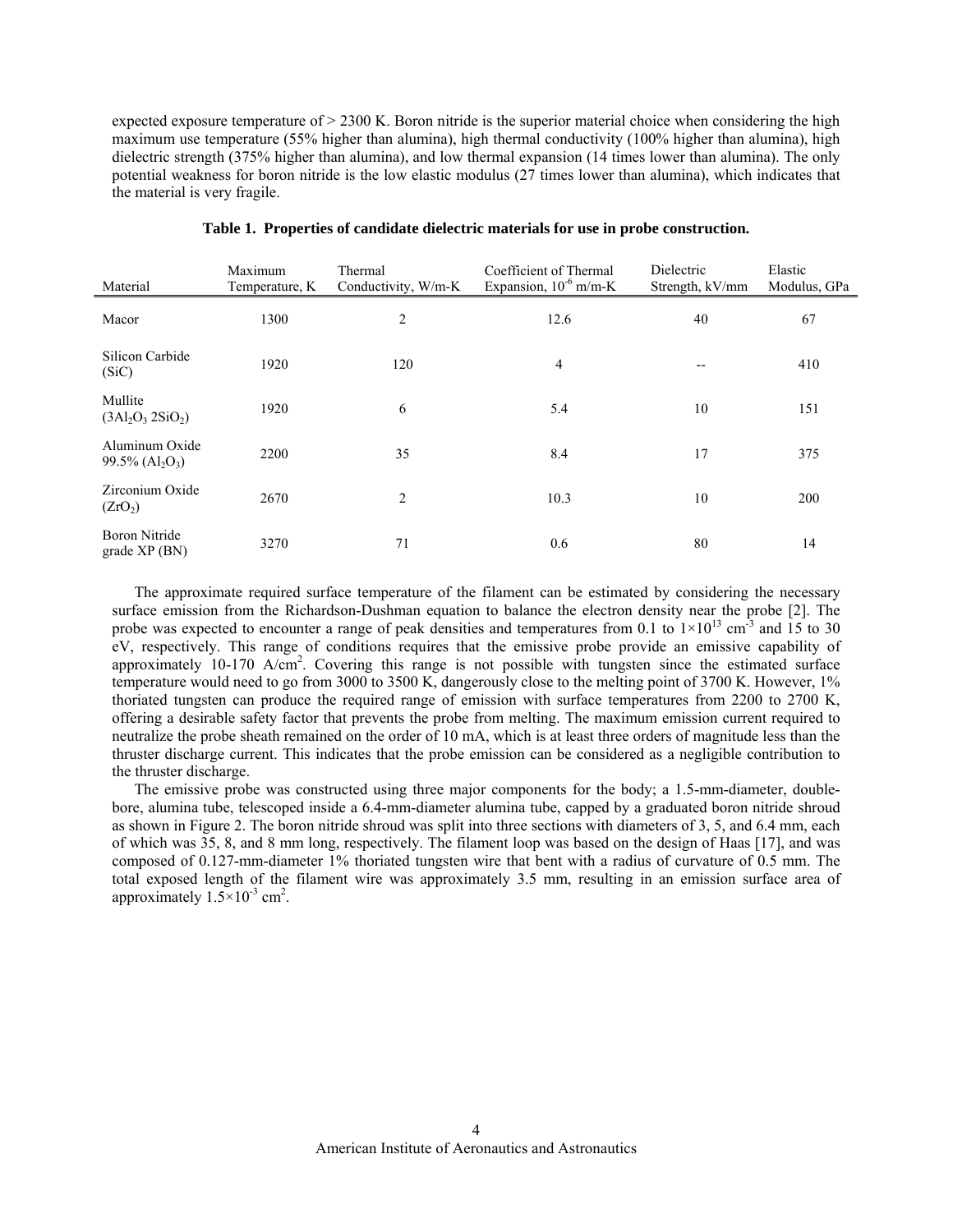

**Figure 2. Schematic of probe design and construction (not to scale).** 

### <span id="page-4-0"></span>*3. Data Acquisition and Probe Measurement Circuit*

The data acquisition (DAQ) system recorded the probe position, filament high-potential, filament low-potential, thruster discharge current, and thruster cathode potential at 83 kHz per channel. This resulted in a distinct plasma potential measurement every 0.04% Lc. The sampling frequency was sufficiently high to capture the breathing mode oscillations that range from 10 to 40 kHz.

The floating emissive probe circuit consists of the emissive probe, a floating DC power supply capable of supplying enough current to heat the filament (3-5 A), and two voltage divider circuits. Each voltage divider circuit was composed of two high-impedance thin-film resistors, and the voltage drop across the minor resistor was measured with a voltage following operational amplifier that had a minimum bandwidth of 20 kHz. The voltage measurement circuits were enclosed in a grounded case and located inside the chamber. The output signal was connected to the DAQ by 50Ω BNC cables and feed throughs, and the entire system was calibrated at DC, displaying excellent linearity. A schematic of the probe circuit is shown in [Figure 3.](#page-4-1)



<span id="page-4-1"></span>**Figure 3. Schematic of emissive probe voltage measurement circuit and heater supply.** 

5

American Institute of Aeronautics and Astronautics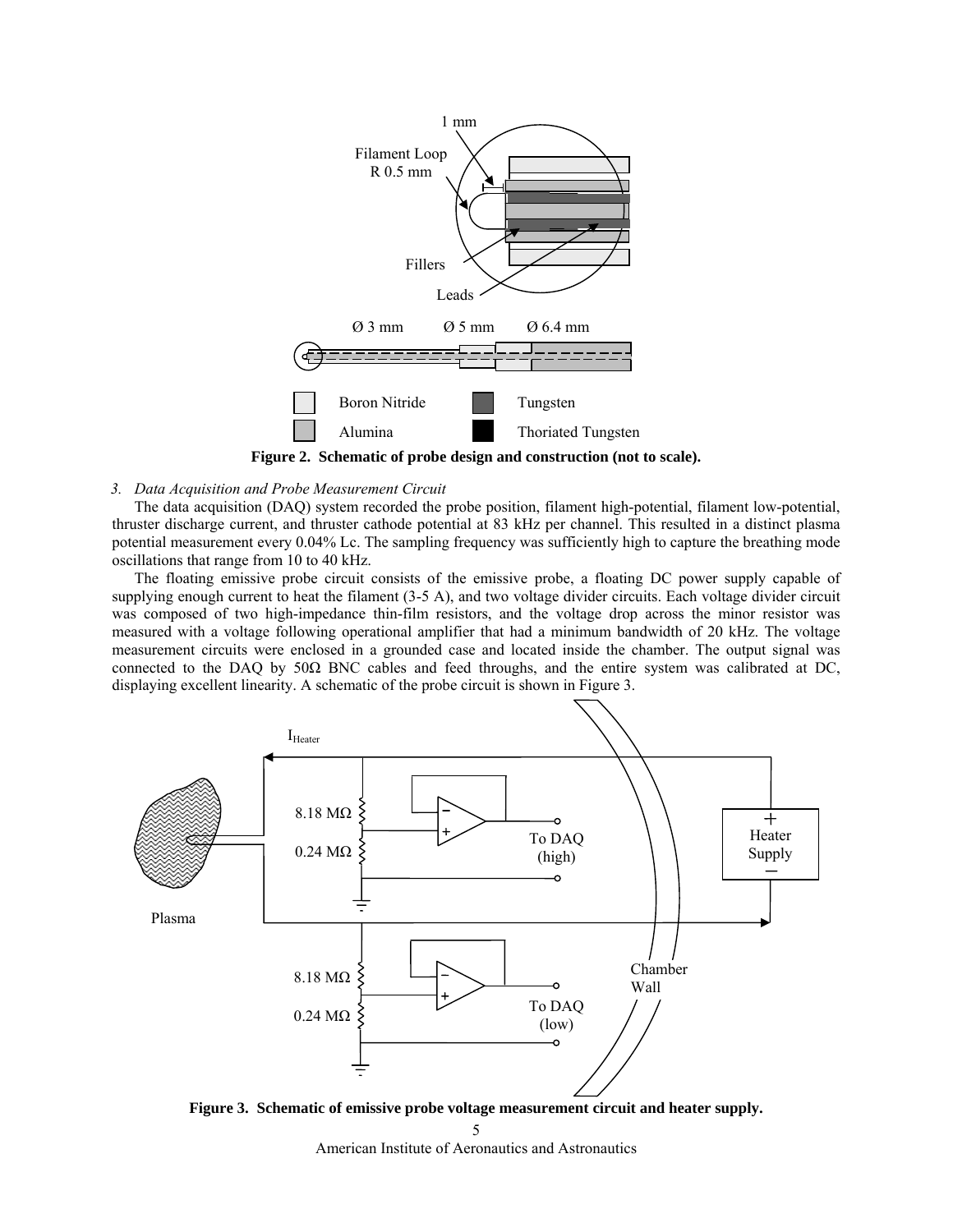Previous measurements [1, 2] reported the potential on the high side of the probe, reduced by one-half of the voltage drop across the filament. This was a good approximation since the voltage drop across the filament in those experiments did not vary by more than 5 V. However, a more rigorous measurement is achieved by recording the voltage on both sides of the filament. In addition to providing a more accurate measurement of the local plasma potential, measuring both sides of the filament also provides a diagnostic tool to monitor the emissive probe emission saturation. For a properly saturated emissive probe, the voltage drop will remain approximately constant as the probe is passed into the out of the thruster. The nearly constant voltage drop results in a percent voltage drop,  $(V_{high}-Vl_{ow})/V_p$  that monotonically decreases until reaching the anode due to the monotonic increase in plasma potential. Hence, if the percent voltage drop has a significant increase near the location of the Hall current, then the probe is not properly saturated since it is requires additional heating from the impact of high-energy electrons to float at the local plasma potential. A comparison of the percent voltage drop for a fully saturated and partially saturated emissive probe is shown in [Figure 4](#page-5-0) along channel centerline at 300 V, 10 mg/s.



**Figure 4. Emissive probe filament voltage drop along channel centerline.** 

#### <span id="page-5-0"></span>*4. Measurement Domain*

The measurement domain was normalized by the channel length, Lc, and channel width, b. The anode was located at 0% Lc, the channel exit as 100% Lc, the inner wall was located at 0% b, and the outer wall was located at 100% b. Data were taken at nine radial locations spaced 8% of the channel width apart, as shown in [Figure 5.](#page-6-0) Although data were sampled every 0.045% Lc in the axial direction, results are reported every 0.25% Lc due to the finite probe size. This averaging removed the high-frequency oscillations  $(10^4 \text{ Hz})$  that are characteristic of Hall thruster discharges, resulting in a time-averaged measurement of the local plasma potential.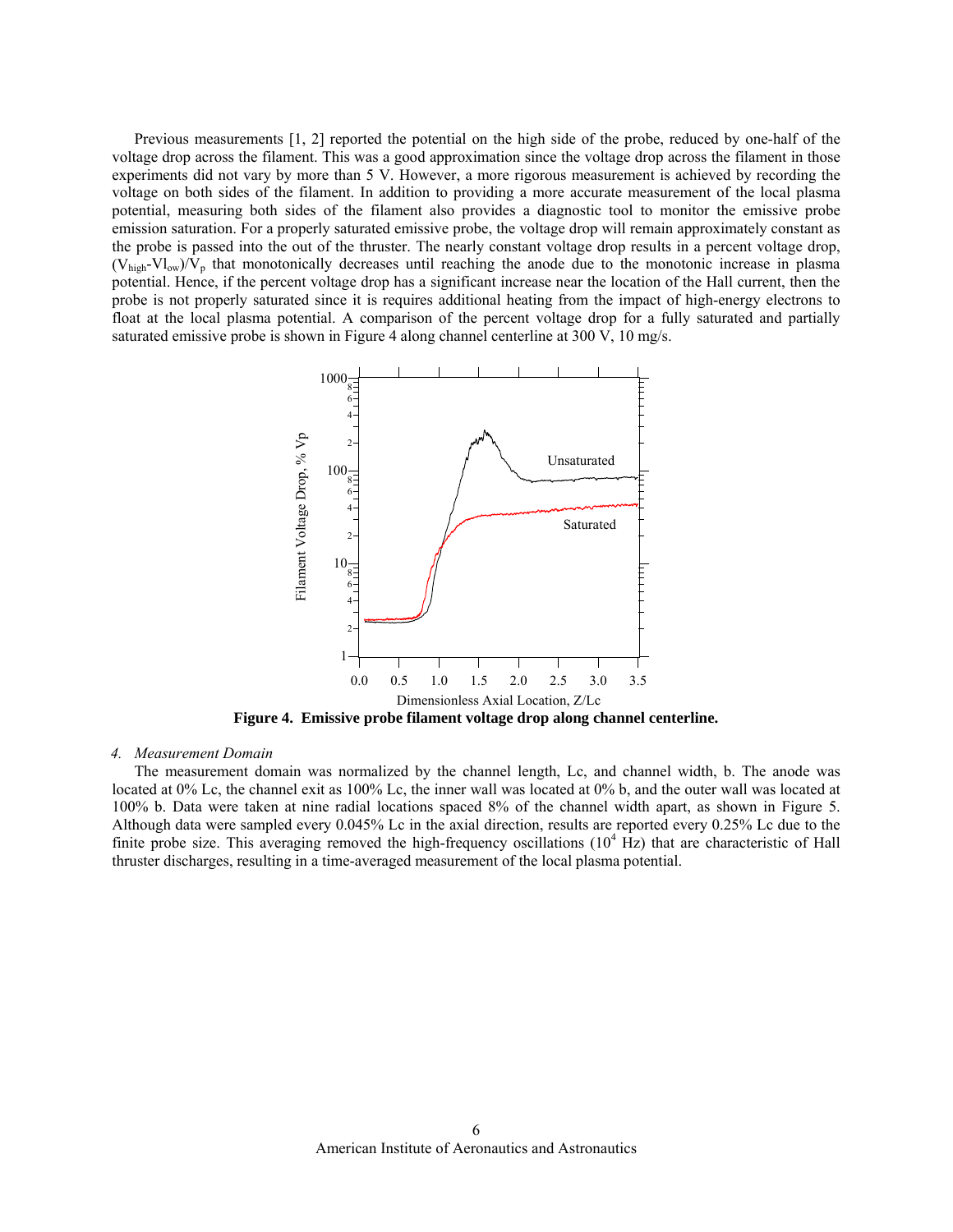

**Figure 5. Schematic of measurement domain (not to scale).** 

## <span id="page-6-0"></span>*5. Probe-Induced Thruster Perturbations*

Probe-induced thruster perturbations were characterized by examining the discharge current and voltage during probe insertion and removal from the thruster channel. The probe position, plasma potential, discharge voltage, and discharge current are shown in [Figure 6](#page-6-1) for 300 V, 10 mg/s. Nominal discharge current oscillations were about 40%, reaching a maximum between 50-60%. These data indicate that the probe-induced perturbations were below 20%, an acceptable value that is consistent with previous work [1, 2, 10].



**Figure 6. Probe induced perturbations of discharge current and cathode potential.** 

### <span id="page-6-1"></span>*6. Instantaneous Plasma Potential*

High-frequency (10-40 kHz) discharge current oscillations, often referred to as the "breathing mode instability," were observed during all probe measurements. Fluctuations in the plasma potential were correlated to the discharge current oscillations which ranged from 20 to 25 kHz. The distinct correlation between peak plasma potential and peak discharge current can be seen in [Figure 7](#page-7-0) for 300 V, 10 mg/s. The plasma potential had a phase lag of 30-40 µs, likely attributed to the sampling locations of both measurements. Another lower frequency discharge oscillation (1-5 kHz), often referred to as the "spoke mode instability," was observed in the discharge current and plasma potential measurements. Although instantaneous plasma potential measurements were recorded, the time-averaged results are used throughout this paper.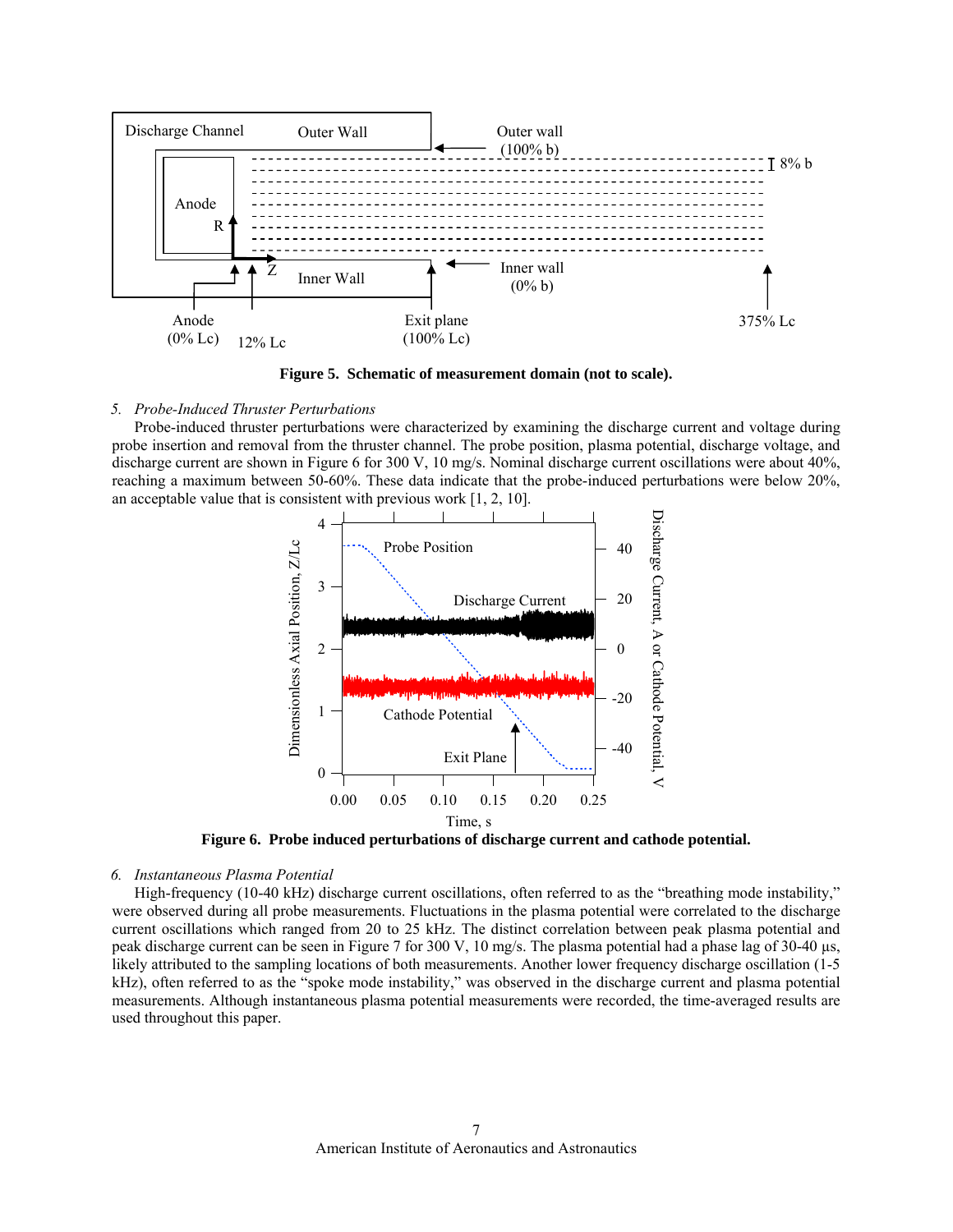

**Figure 7. Plasma potential and discharge current oscillations.** 

### **III. Results**

<span id="page-7-0"></span>The plasma potential was measured in the discharge channel at 300 V at 10, 20, and 30 mg/s. The thruster operating conditions were optimized by maintaining a constant cathode flow fraction of 7% and constant magnetic field shape, while varying the magnetic field strength to maintain thruster stability, minimize discharge current, and maximize thrust.

Due to the intense probe heating at the 300 V, 30 mg/s operating condition  $\sim$ 10 kW), the probe filament was unable to survive repeated sweeps into the thruster. The only reliable data was collected at thruster centerline, and was used across the entire channel for calculation of corrected plasma potential and axial electric field. The corrected plasma potential was used across the channel to allow calculation of the electron temperature. All plasma potential measurements are referenced to facility ground.

#### **A. Electron Temperature**

The electron temperature was calculated by using the potential difference between the plasma and floating potentials as shown in Equation 1

$$
V_p - V_f = -\frac{k_B T_e}{e} \ln \left( 0.605 \sqrt{\frac{2\pi m_e}{M_i}} \right).
$$
 (1)

The uncertainty in this temperature calculation was estimated as  $\pm 17\%$  [10]. This calculation required knowledge of the plasma potential from the floating emissive probe and the floating potential, which was taken from the Langmuir probe measurements in a companion experiment [18]. This equation was derived based on the assumption that the plasma is quiescent and characterized by Maxwellian electrons with temperature much greater than the ion temperature, and negligible effects due to orbital motion [19]. These assumptions were not necessarily valid throughout the entire measurement domain; however the electron temperature from this calculation serves as a reasonable comparison of the electron temperature determined by the Langmuir probe. The electron temperature calculated with Langmuir and emissive probes at 300 V, 10, 20, and 30 mg/s are shown the first and second rows of [Figure 11,](#page-10-0) respectively. The emissive probe electron temperature was much more uniform across the channel, more widespread along the channel, and increased in peak value with increased mass flow rate. This trend opposed that of the Langmuir probe, which was characterized by decrease in peak temperature with increased flow rate. The centerline electron temperature determined by both probes is shown in [Figure 8](#page-8-0) for 300 V 10, 20, and 30 mg/s. For the Langmuir probe, the centerline electron temperature peaked at approximately 38, 35, and 25 eV at 10, 20, and 30 mg/s, respectively. For the emissive probe, the electron temperature peaks at approximately 28, 38, and 42 eV at 10, 20, and 30 mg/s, respectively. In addition to the variation in peak electron temperature for the Langmuir and emissive probe calculations, the peak location moved downstream with each addition of anode flow rate. The peak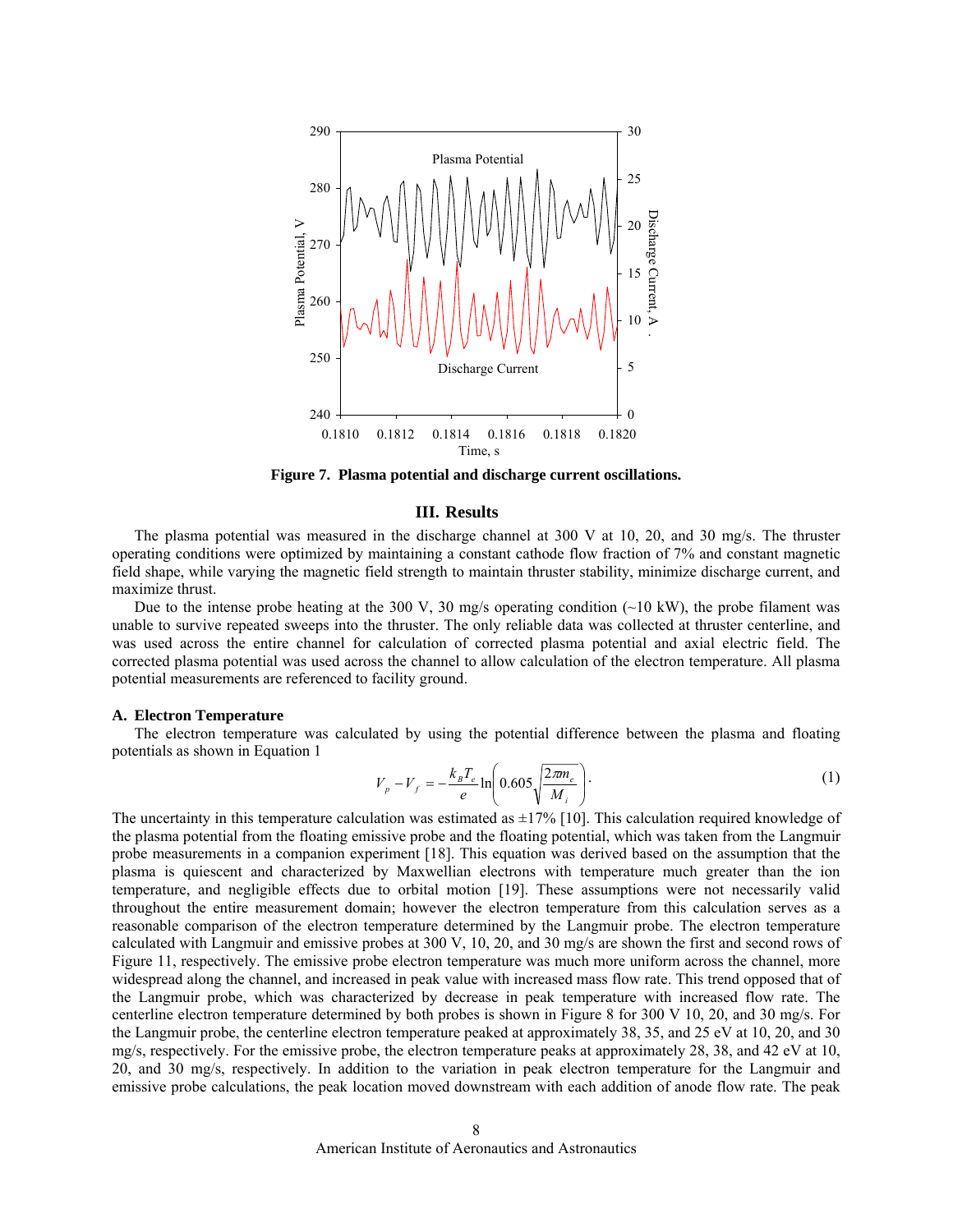electron temperature occurred respectively at 10, 20, and 30 mg/s at locations of 86, 90, and 98% Lc for the Langmuir probe, and 79, 90, and 93% Lc for the emissive probe.



**Figure 8. Comparison of electron temperature on channel centerline at 300 V, 10, 20, and 30 mg/s.** 

#### <span id="page-8-0"></span>**B. Plasma Potential**

Although the two electron temperature measurement methods (Langmuir and emissive) showed reasonable agreement, all plasma potential measurements are corrected using the electron temperature measured by the Langmuir probe in Ref. [18]. The corrected plasma potential throughout the measurement domain for 300 V at 10, 20, and 30 mg/s is shown in the third row of [Figure 11.](#page-10-0) The plasma potential was highly uniform across the channel at all three operating conditions.

The centerline electron temperature and plasma potential before and after correction by the electron temperature are shown in [Figure 9a](#page-8-1) for 300 V, 10 mg/s. The electron temperature correction did not have a significant impact on the profile of the plasma potential. The corrected plasma potential is compared on channel centerline in [Figure 9b](#page-8-1) for 300 V, 10, 20, and 30 mg/s. This comparison indicated an increase in the plasma potential slope (electric field) and axial displacement of the peak acceleration location as the mass flow rate was increased.



<span id="page-8-1"></span>**Figure 9. a) Comparison of pre- and post-corrected plasma potentials, including electron temperature at 300 V, 10 mg/s, and b) comparison of plasma potential on channel centerline for 300 V, 10, 20, and 30 mg/s.**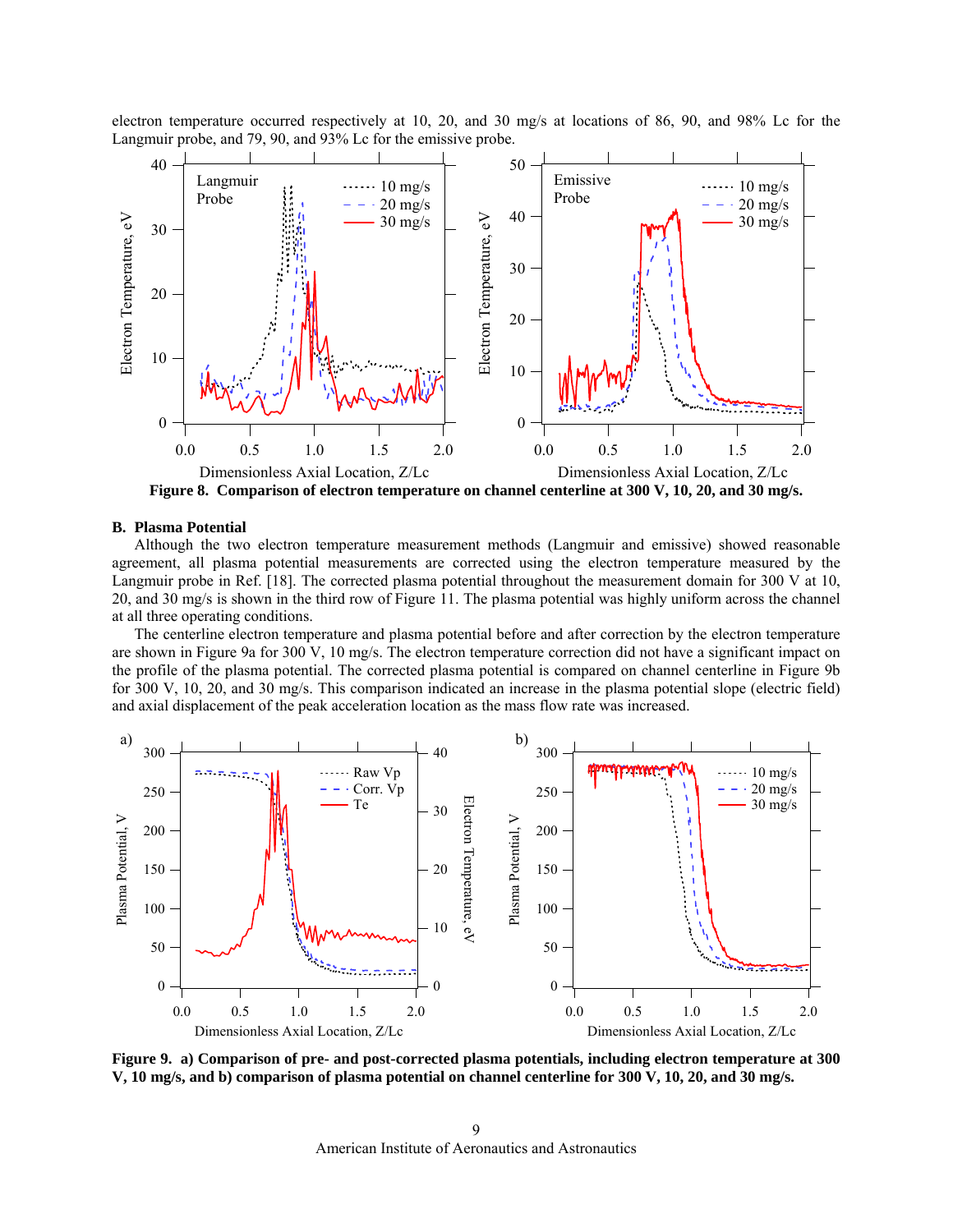#### **C. Axial Electric Field**

The axial electric field,  $E_z$  was computed from the first derivative of the corrected plasma potential in the axial direction. The results are shown throughout the measurement domain for 300 V at 10, 20, and 30 mg/s in the fourth row of [Figure 11](#page-10-0) (300 V, 30 mg/s has single sweep). The peak axial electric field appeared to be weaker and more spread out at 10 mg/s than at 20 and 30 mg/s. To highlight these differences, the plasma potential is compared on channel centerline in [Figure 10](#page-9-0) for 300 V, 10, 20, and 30 mg/s. The peak axial electric field moved downstream with each addition of anode flow rate, occurring at 95, 100, and 102% Lc for 10, 20, and 30 mg/s, respectively. The centerline axial electric field appeared to increase in strength while becoming more compact (same total acceleration occurs) as flow rate was increased. The centerline peak electric field was 37, 50, and 60 V/mm at 10, 20, and 30 mg/s, respectively.



**Figure 10. Comparison of axial electric field on channel centerline at 300 V, 10, 20, and 30 mg/s.** 

# <span id="page-9-0"></span>**D. Radial Electric Field**

The radial electric field was computed from the first derivative of the plasma potential in the radial direction. The magnitude of the radial electric field remained below a few V/mm, and the structure did not exhibit much cohesion that would lead to useful conclusions. As such, the results for radial electric field have been omitted. However, the low radial electric field was expected since most of the acceleration occurred near the exit plane where the magnetic field lines were primarily radial. The magnetic field lines serve as an estimate of the equipotential lines [20], leading to the result that the plasma potential was highly uniform across the channel. The plasma potential uniformity resulted in very little radial electric field, and hence, negligible radial focusing of the ions toward channel centerline.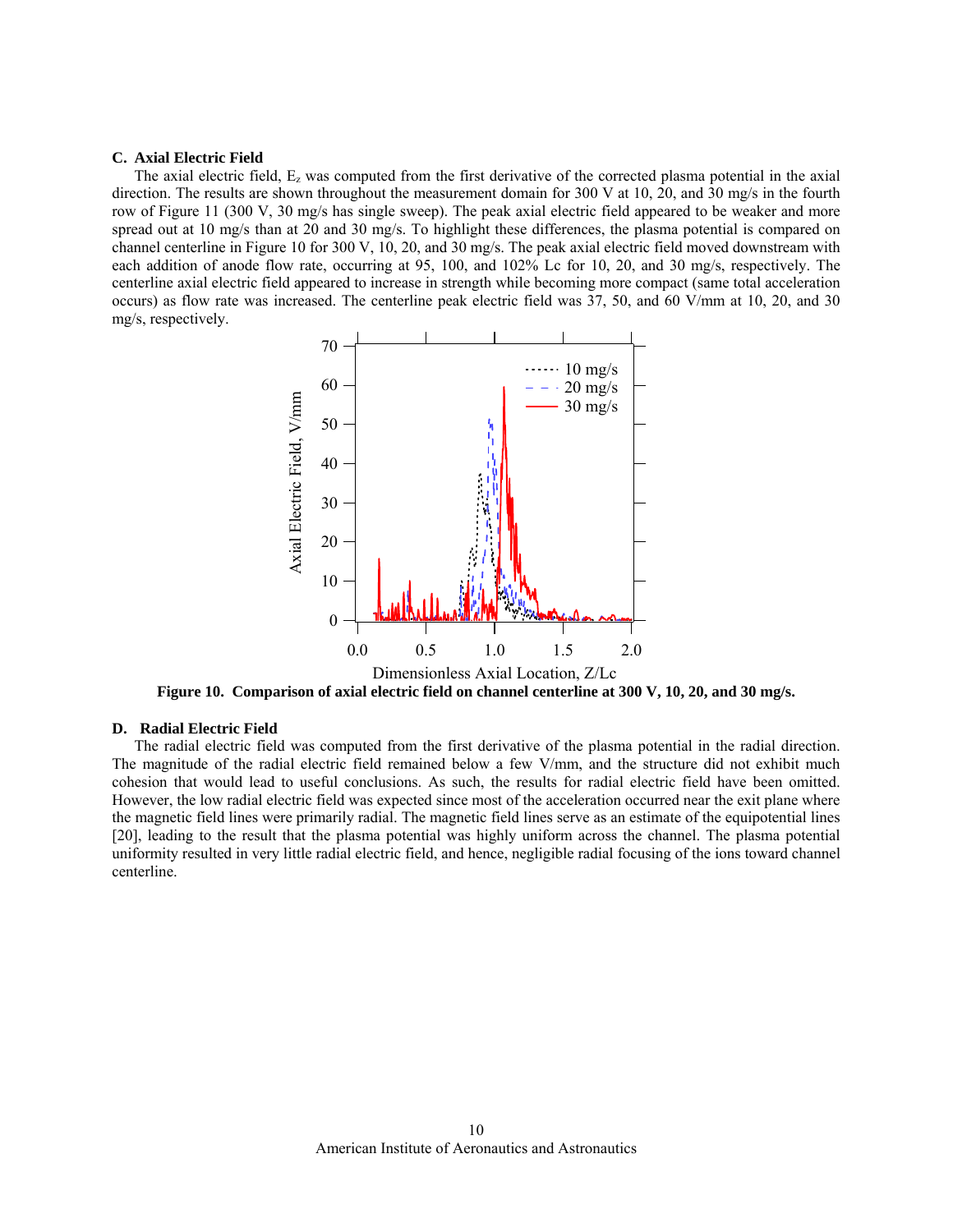

**Figure 11. Major results from internal analysis at 300 V, 10, 20, and 30 mg/s.** 

# **IV. Discussion**

<span id="page-10-0"></span>We discuss the trends of electron cooling and peak property displacement downstream with increased mass flow rate. The electron temperature produced by Langmuir and emissive probe methods are compared, and causes for the differences in the acceleration region at different flow rates are suggested. Finally, we compare plasma potential

> American Institute of Aeronautics and Astronautics 11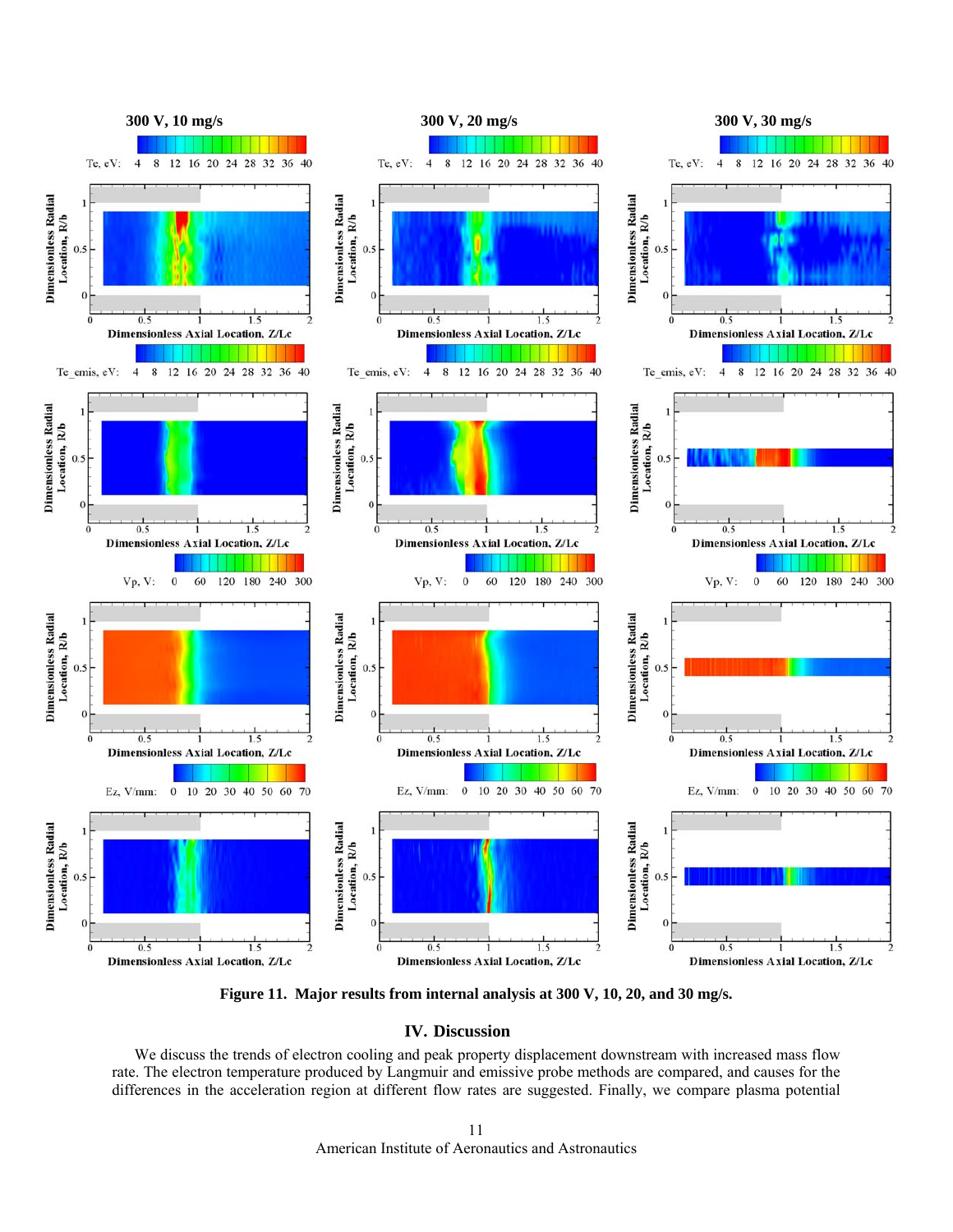results with ion energy measurements from a Retarding Potential Analyzer (RPA). Again, all potentials are with respect to facility ground.

### **A. Electron Temperature Gradient**

The linear dependence between the electron temperature and plasma potential was recognized by Zharinov et. al [3] and observed by several other experiments [2, 10, 21]. The linear dependence between electron temperature and plasma potential is shown in [Figure 12](#page-11-0) for 300 V, 10, 20, and 30 mg/s. The dependence of the electron temperature on the plasma potential was calculated at channel centerline, and the results are summarized in [Table 2](#page-12-0) for each operating condition. Selected results from Refs. [2, 10, 21] are also included in [Table 2.](#page-12-0) Although the data were derived from two probe types with three different thrusters operating over a wide range of discharge voltage, anode mass flow rates, and propellant type, the temperature-potential slopes showed good agreement, varying from 0.07 to 0.16 eV/V.



**Figure 12. Linear dependence between electron temperature and plasma potential.** 

<span id="page-11-0"></span>The highly linear slope associated with the emissive electron temperature calculation was likely an artifact of the linear dependence of Equation 1 on plasma potential. The Langmuir probe results still followed a similar linear trend, but suffered from significant variability. The Langmuir probe was mostly linear in the near-field plume, but after the probe entered the channel, the slope fell off significantly, especially at 30 mg/s. The near-field linearity was attributed to uniform electron heating from the uniformly increasing electric field, which peaked near the exit plane

> American Institute of Aeronautics and Astronautics 12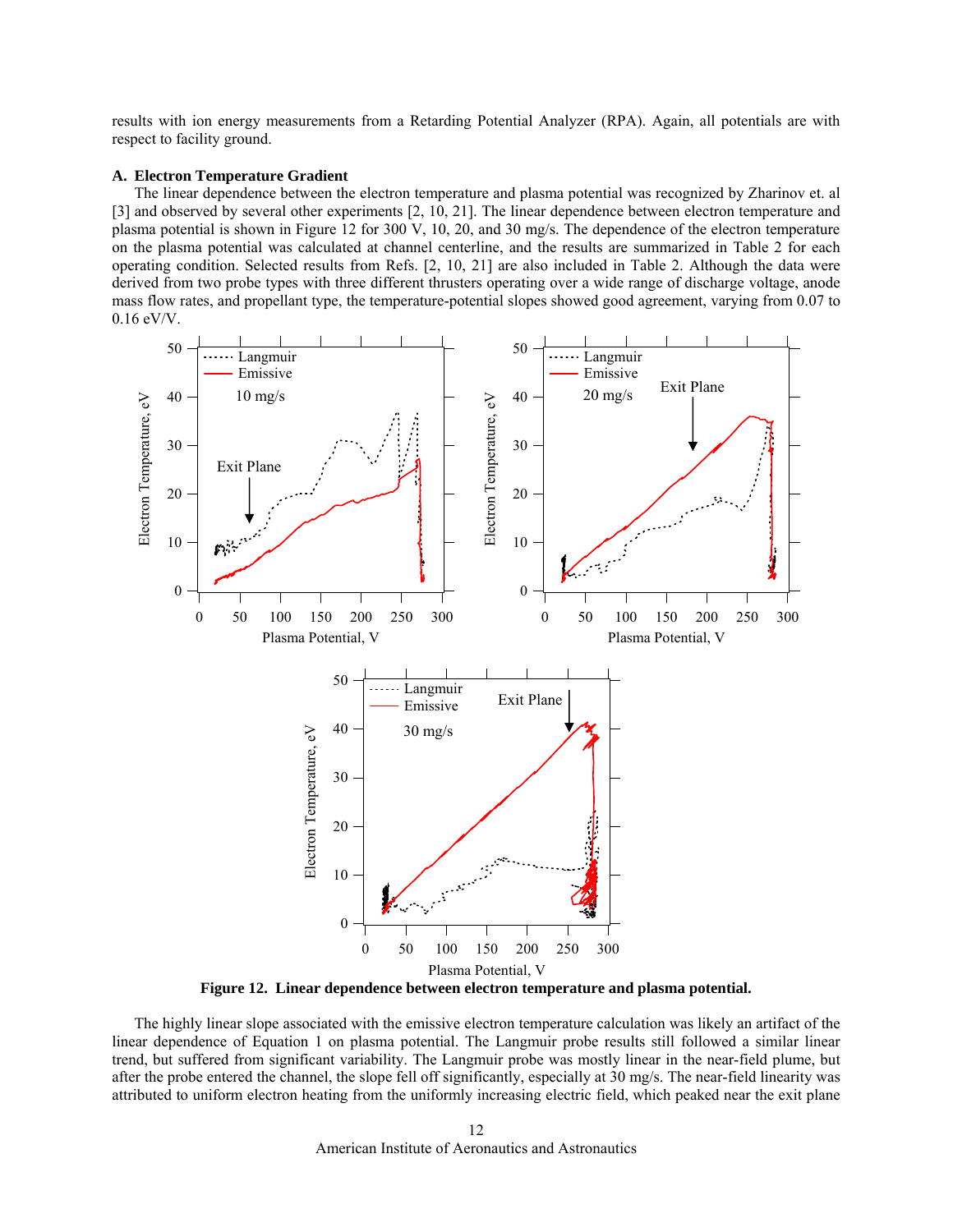<span id="page-12-0"></span>then abruptly decreased. Once inside the channel, there was little electric field heating and the walls tended to cool the electrons due to collisions and near-wall conductivity. The abrupt decrease in electron temperature inside the channel was likely initiated by the electron energy loss due to ionization collisions in the primary ionization zone. The decrease in electron temperature further upstream of the exit was likely due to elevated neutral density that caused increased electron-neutral collisions that increased electron energy losses and enhanced classical mobility in this region of reduced magnetic field.

|                                 | <b>Emissive Probe</b> | Langmuir Probe |
|---------------------------------|-----------------------|----------------|
| Reid [18] 300 V, 10 mg/s        | 0.12                  | 0.12           |
| Reid [18] 300 V, 20 mg/s        | 0.13                  | 0.10           |
| Reid [18] 300 V, 30 mg/s        | 0.15                  | 0.08           |
| Linnell [2] 300 V, 10 mg/s - Xe |                       | 0.10           |
| Linnell [2] 500 V, 10 mg/s - Xe | 0.07                  | 0.08           |
| Linnell [2] 500 V, 10 mg/s - Kr | 0.10                  | 0.08           |
| Raitses [10] 350 V, 1.9 mg/s    | 0.15                  |                |
| Raitses [10] 600 V, 1.9 mg/s    | 0.16                  |                |

**Table 2. Electron temperature-plasma potential slopes.** 

The slope of the electron temperature versus plasma potential for the Langmuir probe decreases linearly from 0.12 eV/V at 10 mg/s to 0.08 eV/V at 30 mg/s. This is consistent with the observation of decreased peak electron temperature with flow rate. Conversely, the slope for the emissive probe appears to increase slightly, with slopes of 0.12, 0.13, and 0.15 at 10, 20, and 30 mg/s, respectively. The agreement between the two probes is quite good at 10 mg/s, with increasingly larger deviations at 20 and 30 mg/s. Larger electron temperature to plasma potential slopes indicate a larger electron energy gain (or lower energy loss) for an applied electric field. This indicates that there are fewer losses at lower flow rate, which is consistent with the hypothesis that neutral cooling moderates the electron temperature as flow rate is increased.

#### **B. Electric Field Distribution**

The variation in shape and strength of the axial electric with increased flow rate is attributed to neutral collision effects. In regions of low neutral density, gradual changes in electric field are expected since electrons can move further before liberating all of their energy. When the density is high, the electron motion is limited since they encounter many collisions over a short distance. For all conditions, the density outside the channel is relatively low due to expected propellant utilizations of approximately 90% at all conditions. This results in a smeared electric field on the downstream side of the peak electric field location at all operating conditions. At 10 mg/s, the neutral density is relatively low inside the channel, causing symmetric smearing on the upstream and downstream boundaries of the acceleration zone. At 20 mg/s the density is twice as high inside the channel, causing an asymmetric shape with a somewhat abrupt upstream boundary and smeared downstream boundary. The asymmetric acceleration zone is more pronounced at 30 mg/s where the further increase in the neutral density in the channel causes a more abrupt upstream boundary.

#### **C. Peak Plasma Properties**

The approximate magnitude and locations of the peak electron temperature, electric field, and ion number density [18] are shown in [Table 3.](#page-13-0) The locations of the peak properties move downstream with each addition of flow rate. The peak OML ion density coincides with the peak Te at all flow rates, and the peak electric field is 7-10% Lc downstream. These trends indicate that the ionization and acceleration mechanisms are linked together and move downstream as a group as flow rate is increased. These properties are likely pushed downstream with increased flow rate by the increased collision rate that reduces the likelihood that electrons will be transported toward the anode. These electrons are forced to organize further downstream, requiring a higher electric field to sustain the cross-field mobility necessary to maintain the discharge. The higher electric field can also be viewed as the necessary component to compensate for the increase in the effective plasma resistance that is imposed by the increased magnetic field. These factors contribute to the observation of more compact acceleration zones at 20 and 30 mg/s.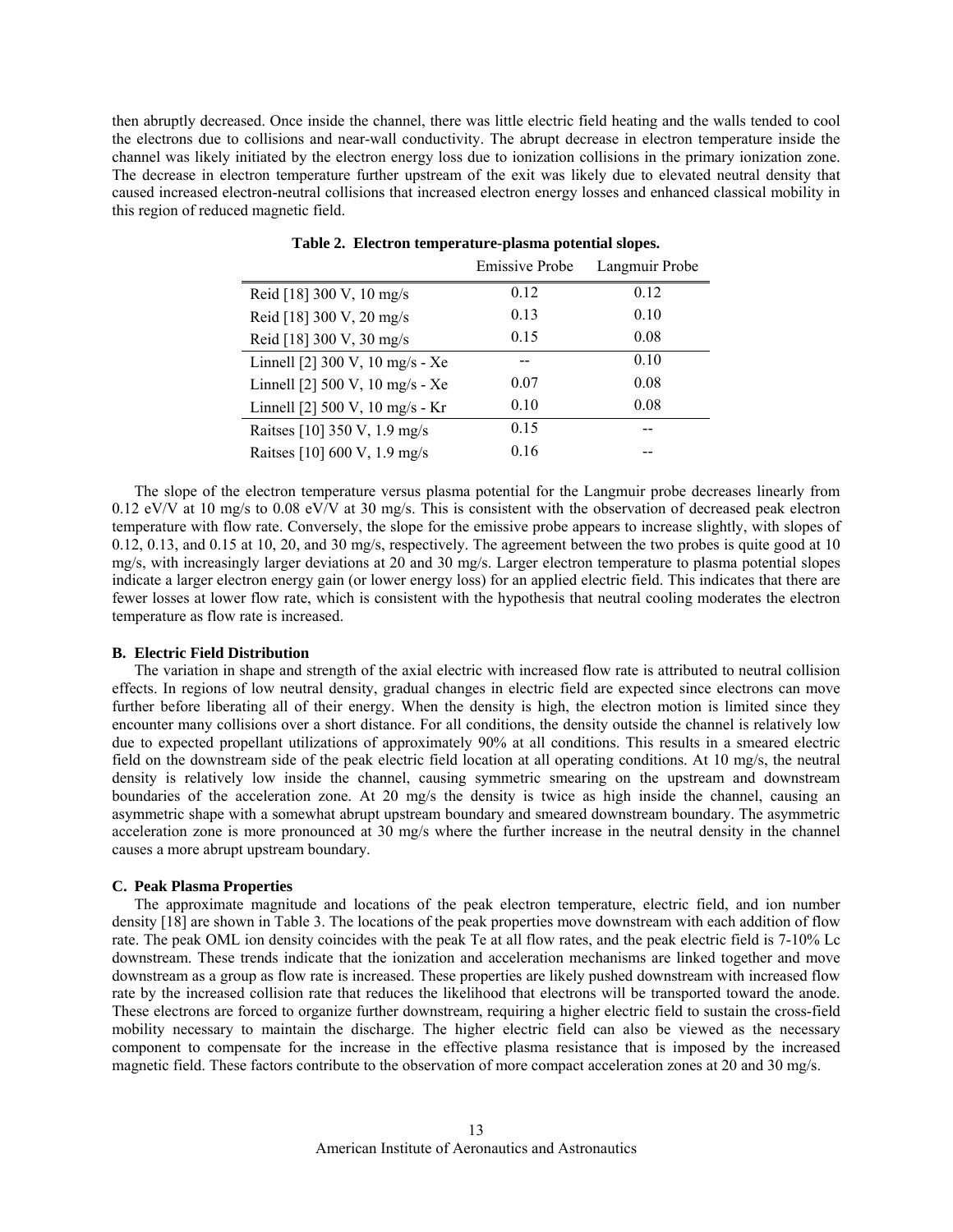| Peak Property Magnitude            | $10 \text{ mg/s}$ | $20 \frac{\text{mg}}{\text{s}}$ | $30 \text{ mg/s}$ |  |
|------------------------------------|-------------------|---------------------------------|-------------------|--|
| $T_e$ , eV                         | 42                | 36                              | 25                |  |
| $T_e$ , eV - emissive              | 28                | 40                              | 45                |  |
| $E_z$ , V/mm                       | 42                | 78                              | 62                |  |
| $n_{i,OML}$ , x 18 m <sup>-3</sup> | $\mathfrak{D}$    | 4                               | 9                 |  |
| $n_{i,thin}$ , x18 m <sup>-3</sup> |                   | 4                               | 15                |  |
| Peak Property Location, % Lc       |                   |                                 |                   |  |
| $T_{\rm e}$                        | 86                | 90                              | 98                |  |
| $E_z$                              | 93                | 100                             | 107               |  |
| $T_e$                              | 79                | 90                              | 93                |  |
| $n_{i,OML}$                        | 86                | 90                              | 98                |  |
| $n_{i,thin}$                       | 86                | 74                              | 79                |  |

<span id="page-13-0"></span>**Table 3. Approximate magnitude and location of peak plasma properties. Ion number densities and peak locations are taken from Ref. [18].** 

#### **D. Consistency with Retarding Potential Analyzer**

Plasma potential measurements from the floating emissive probe are compared to ion energy measurements from a RPA and the measured anode potential in [Figure 13](#page-13-1)a for 300 V, 10, 20, and 30 mg/s. The ion velocity distribution was measured with the RPA positioned 2 m from the exit plane. The raw RPA potential increased by 1-2 V for each addition of 10 mg/s, and the RPA potential corrected by the local plasma potential remained constant to within 0.5%. The corrected RPA potential was within 10% of the anode potential at all operating conditions, indicating nearly constant voltage utilization efficiency  $(\eta_v=V_{\text{accel}}/V_d)$ . The plasma potential measured by the emissive probe was within 3.8, 1.4, and 2.0% of the anode potential at 10, 20, and 30 mg/s, respectively. The estimated uncertainty in the plasma potential near the anode was  $\pm 10$  V since the voltage drop across the filament was approximately 10 V and the electron temperature was approximately 5 eV (uncertainty of 0.9  $T_e$ ). Considering the uncertainty, the peak plasma potential at each operating condition was consistent with the anode potential and RPA measurements.



<span id="page-13-1"></span>**Figure 13. a) Comparison of RPA measurements and b) comparison of anode potential, plasma potential, and RPA results for 300 V at 10, 20, and 30 mg/s.** 

The ion velocity distributions were relatively symmetric about the most probable voltage at each flow rate as shown in [Figure 13.](#page-13-1) The FWHM was measured as 34, 46, and 80 V at 10, 20, and 30 mg/s, respectively. A similar trend of increasing signal broadening with anode flow rate was measured with an E×B probe in a separate experiment [22].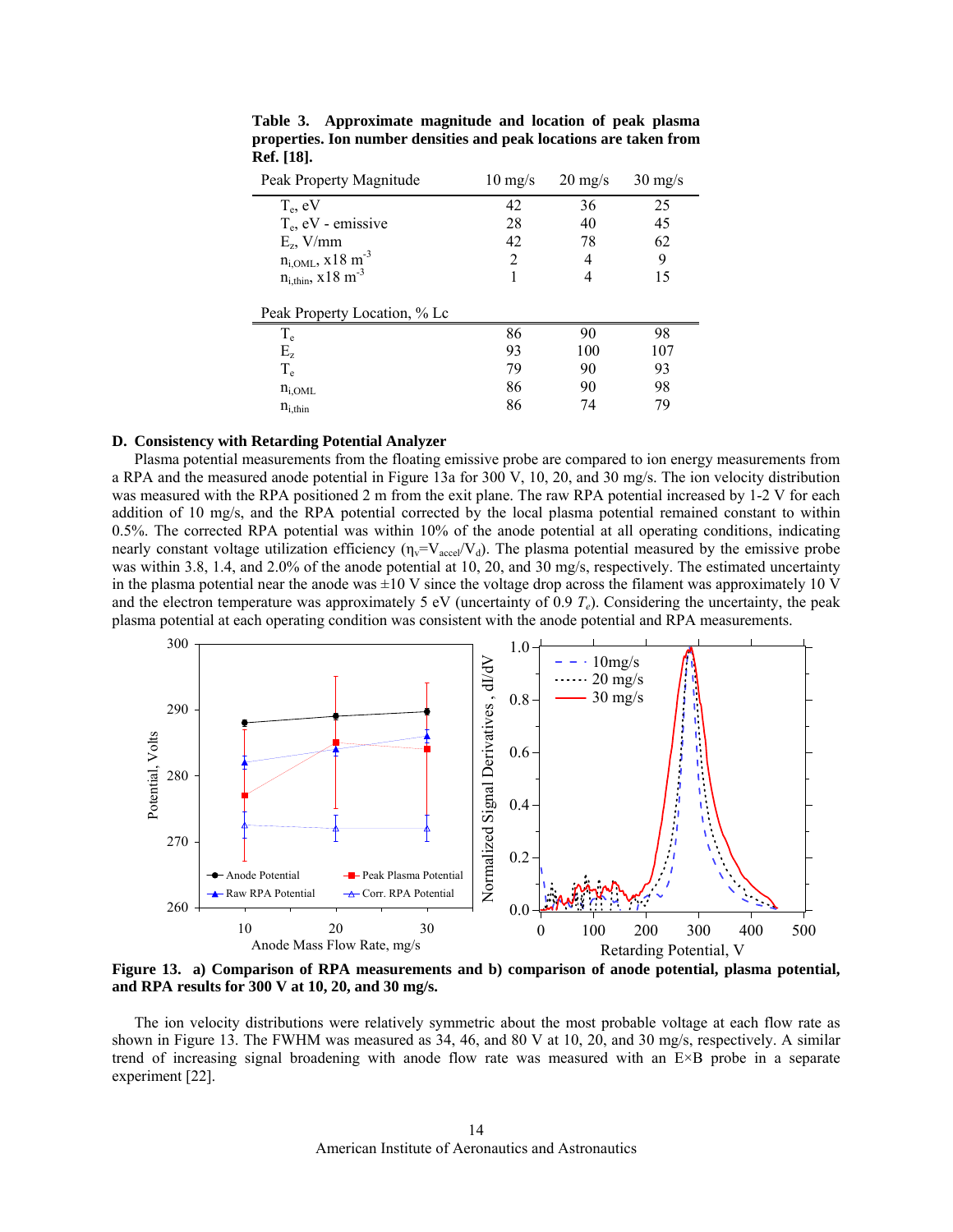## **V. Conclusion**

Plasma potential measurements were taken at a discharge voltage of 300 V and anode flow rates of 10, 20, and 30 mg/s using a floating emissive probe. The cathode flow fraction and magnetic field topology were held constant, and the magnetic field strength was varied to minimize discharge current while maximizing thrust.

The peak electron temperature was found to decrease with increased flow rate, peaking at approximately 38, 35, and 25 eV at 10, 20, and 30 mg/s. The trend was attributed to increased electron loss mechanisms including increased electron-neutral collisions and wall collisions. The electron temperature calculated by the emissive probe did not match this trend, instead displaying an increase in electron temperature with increased flow rate.

The electron temperature calculated from an emissive probe varied linearly with plasma potential, likely a result of the linear dependence on plasma potential in Equation 1. The electron temperature calculated from a Langmuir probe also displayed a linear dependence on plasma potential outside the channel. The slope of the Langmuir probe temperature with plasma potential decreased with flow rate, consistent with the hypothesis of electron cooling through neutral collisions.

Based on these results, it appeared that neutral collision effects contributed considerably to the shape, location, and magnitude of the peak plasma properties including axial electric field, electron temperature, and ion density. Over the wide range of discharge powers (3-10 kW), the results showed that the location of the peak ion density, electron temperature, and axial electric field all moved downstream with increased flow rate. The axial electric field was negligible throughout most of the channel and displayed a strong peak near the exit plane. The location of peak electron temperature and ion density coincided [18] and were located a 3-5% Lc upstream of the peak axial electric field at each operating condition. The whole assembly of properties moved downstream 3-5% Lc for each 10 mg/s increase in anode flow rate.

## **Acknowledgments**

The authors would like to thank Mr. Michael McDonald and Mr. Rohit Shastry for their assistance with the experimental setup and data acquisition. Mr. Terry Larrow provided invaluable help in producing several prototype probe components. We would also like to recognize Dr. Jesse Linnell for his many fruitful discussions and suggestions. The first author has been supported throughout his graduate studies by the NASA Michigan Space Grant Consortium Fellowship, NASA Harriett Jenkins Pre-doctoral Fellowship Program, and the University of Michigan Rackham Merit Fellowship. The authors would like to acknowledge and thank the Air Force Office of Scientific Research (AFOSR) for funding this research. Dr. Mitat Birkan is the Project Manager for Grant FA9550- 06-1-0105.

#### **References**

- [1] Haas, J. M., "Low-Perturbation Interrogation of the Internal and near-Field Plasma Structure of a Hall Thruster Using a High-Speed Probe Positioning System," Ph.D. Dissertation, Dept. of Aerospace Engineering, University of Michigan, 2001.
- [2] Linnell, J. A., "An Evaluation of Krypton Propellant in Hall Thrusters," Ph.D. Dissertation, Dept. of Aerospace Engineering, University of Michigan, Ann Arbor, 2007.
- [3] Zharinov, A. V. and Popov, Y. S., "Acceleration of Plasma by a Closed Hall Current (Physical Aspects of Plasma Accelerator Using Closed Hall Currents, Discussing Equilibrium of Forces and Potential Distribution)," Soviet Physics. Technical Physics, 12, 208, 1967.
- [4] Haas, J. M., Hofer, R. R., Brown, D. L., Reid, B. M. and Gallimore, A. D., "Design of the ## Hall Thruster for High Thrust/Power Investigation," *Presented at the 54th JANNAF Propulsion Meeting*, Denver, CO, May 14-17, 2007.
- [5] Reid, B. M., Gallimore, A. D., Hofer, R. R., Li, Y. and Haas, J. M., "Anode Design and Verification for the ## Hall Thruster," *Presented at the 54th JANNAF Propulsion Meeting*, Denver, CO, May 14-17, 2007.
- [6] Hofer, R. R., Goebel, D. M. and Watkins, R. M., "Compact LaB6 Hollow Cathode for the ## Hall Thruster," *Presented at the 54th JANNAF Propulsion Meeting*, Denver, CO, May 14-17, 2007.
- [7] Brown, D. L., Reid, B. M., Gallimore, A. D., Hofer, R. R., Haas, J. M., et al., "Performance Characterization and Design Verification of the ## Laboratory Model Hall Thruster," *Presented at the 54th JANNAF Propulsion Meeting*, Denver, CO, May 14-17, 2007.
- [8] Dymond, J. H. and Smith, E. B., *The Virial Coefficients of Pure Gases and Mixtures, a Critical Compilation*, Oxford University Press, New York, 1980.